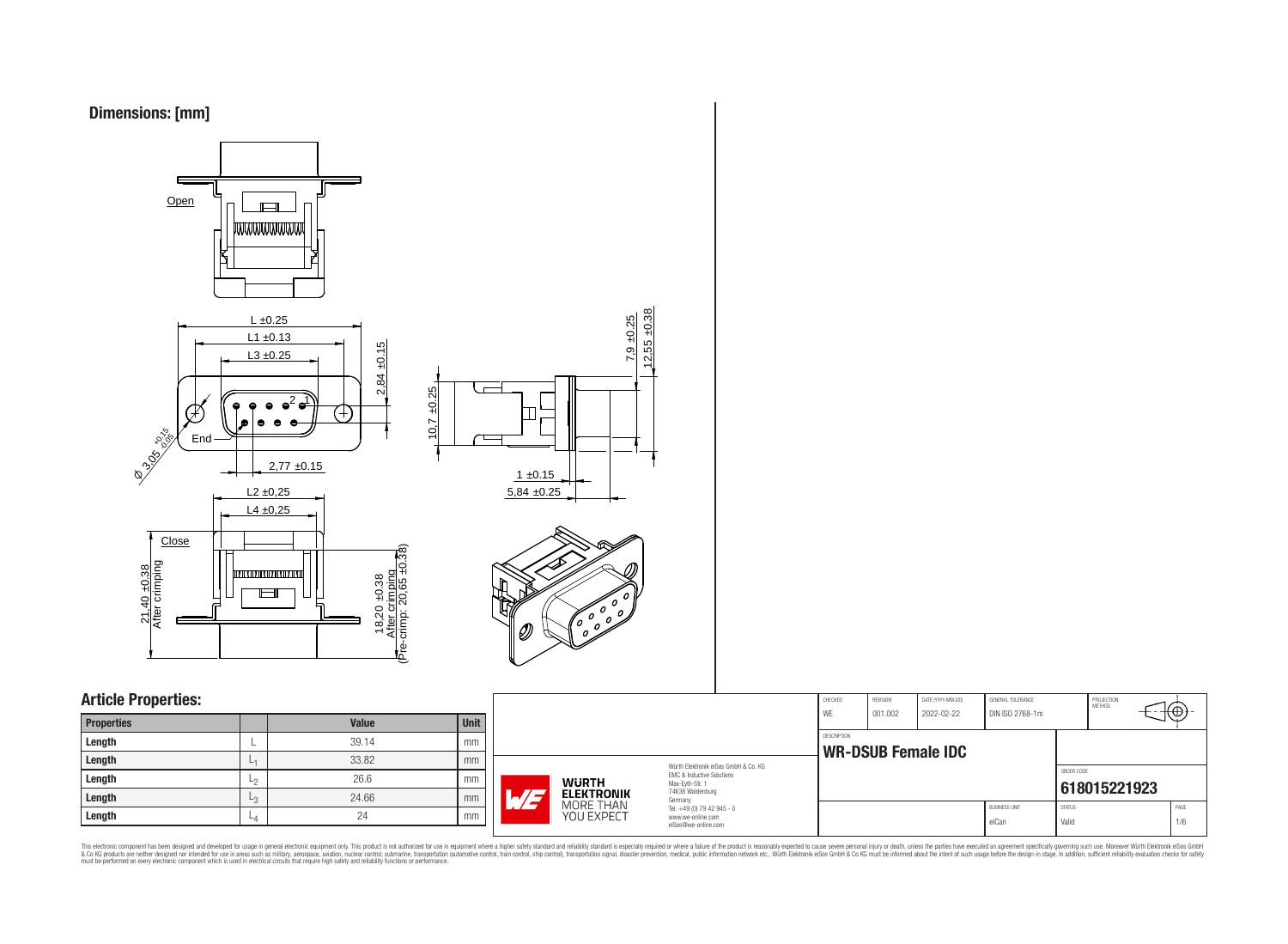# **Article Properties:**

| <b>Pins</b> |  |  |
|-------------|--|--|
|             |  |  |

# **Material Properties:**

| <b>Insulator Material</b>            | PBT            |
|--------------------------------------|----------------|
| <b>Insulator Flammability Rating</b> | UL94 V-0       |
| <b>Contact Material</b>              | Copper Alloy   |
| <b>Contact Plating</b>               | Selective Gold |
| <b>Contact Type</b>                  | Stamped        |

## **General Information:**

**Operating Temperature** -55 up to +105 °C

## **Electrical Properties:**

| <b>Properties</b>            |           | <b>Value</b> | <b>Unit</b> | Tol. |
|------------------------------|-----------|--------------|-------------|------|
| <b>Rated Current</b>         | 'R        | 2            | А           |      |
| <b>Working Voltage</b>       |           | 125          | V(AC)       |      |
| <b>Withstanding Voltage</b>  |           |              | V(AC)       |      |
| <b>Contact Resistance</b>    | R         | 30           | $m\Omega$   | max. |
| <b>Insulation Resistance</b> | $R_{ISO}$ | 5000         | МC          | min. |

|  |                                                   |                                                 | CHECKED<br>WE | <b>REVISION</b><br>001.002 | DATE (YYYY-MM-DD)<br>2022-02-22 | <b>GENERAL TOLERANCE</b><br>DIN ISO 2768-1m |               | PROJECTION<br>METHOD | ₩Ψ   |
|--|---------------------------------------------------|-------------------------------------------------|---------------|----------------------------|---------------------------------|---------------------------------------------|---------------|----------------------|------|
|  |                                                   |                                                 | DESCRIPTION   |                            |                                 |                                             |               |                      |      |
|  |                                                   | Würth Elektronik eiSos GmbH & Co. KG            |               |                            | <b>WR-DSUB Female IDC</b>       |                                             |               |                      |      |
|  | <b>WURTH</b><br><b>ELEKTRONIK</b><br>$\sqrt{1-t}$ | EMC & Inductive Solutions<br>Max-Evth-Str. 1    |               |                            |                                 |                                             | ORDER CODE    | 618015221923         |      |
|  |                                                   | 74638 Waldenburg<br>Germany                     |               |                            |                                 |                                             |               |                      |      |
|  | MORE THAN<br><b>YOU EXPECT</b>                    | Tel. +49 (0) 79 42 945 - 0<br>www.we-online.com |               |                            |                                 | <b>BUSINESS UNIT</b>                        | <b>STATUS</b> |                      | PAGE |
|  |                                                   | eiSos@we-online.com                             |               |                            |                                 | eiCan                                       | Valid         |                      | 2/6  |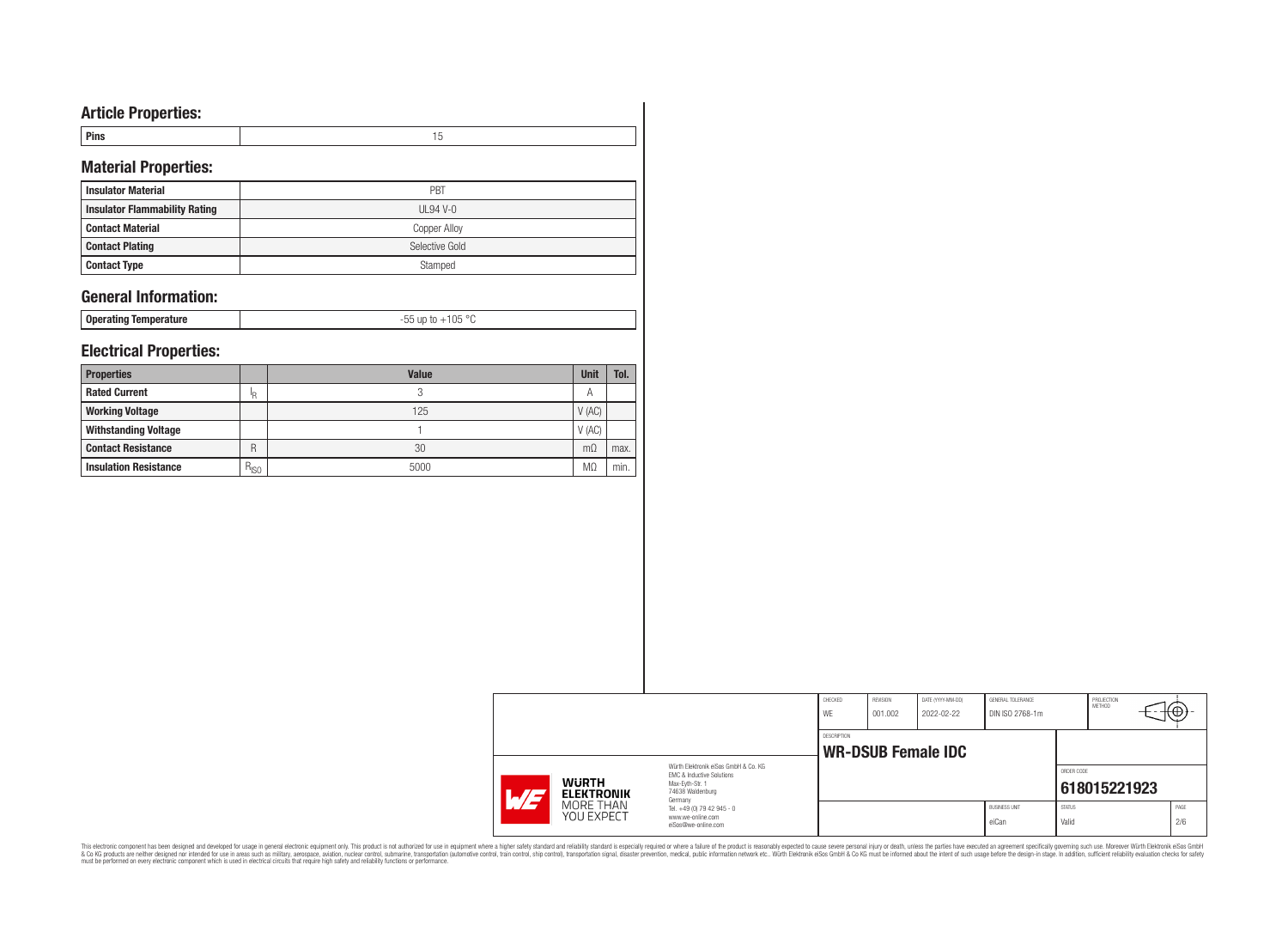



NB: Actual packaging may slightly differ from datasheet

| L <sub>TRA</sub> (mm) | l <sub>TRA</sub> (mm) | M<br>$WTRA$ (mm) | $W1_{TRA}$ (mm) | $W2_{TRA}$ (mm) | $HTRA$ (mm) | Packaging<br>Unit | Material |
|-----------------------|-----------------------|------------------|-----------------|-----------------|-------------|-------------------|----------|
| I typ.                | tvc                   | l tvo            | I tvd           | I tyd           | l tvo       | l pcs.            |          |
| 268                   | 230                   | 300              | 236             | 26.2            |             |                   | Plastic  |

PROJECTION<br>METHOD Θ WE 001.002 2022-02-22 DIN ISO 2768-1m DESCRIPTION **WR-DSUB Female IDC** Würth Elektronik eiSos GmbH & Co. KG ORDER CODE EMC & Inductive Solutions **WURTH** Max-Eyth-Str. 1 **[618015221923](https://www.we-online.com/catalog/en/article/618015221923) ELEKTRONIK** 74638 Waldenburg Germany MORE THAN<br>YOU EXPECT BUSINESS UNIT STATUS STATUS PAGE Tel. +49 (0) 79 42 945 - 0 www.we-online.com eiCan Valid 3/6 eiSos@we-online.com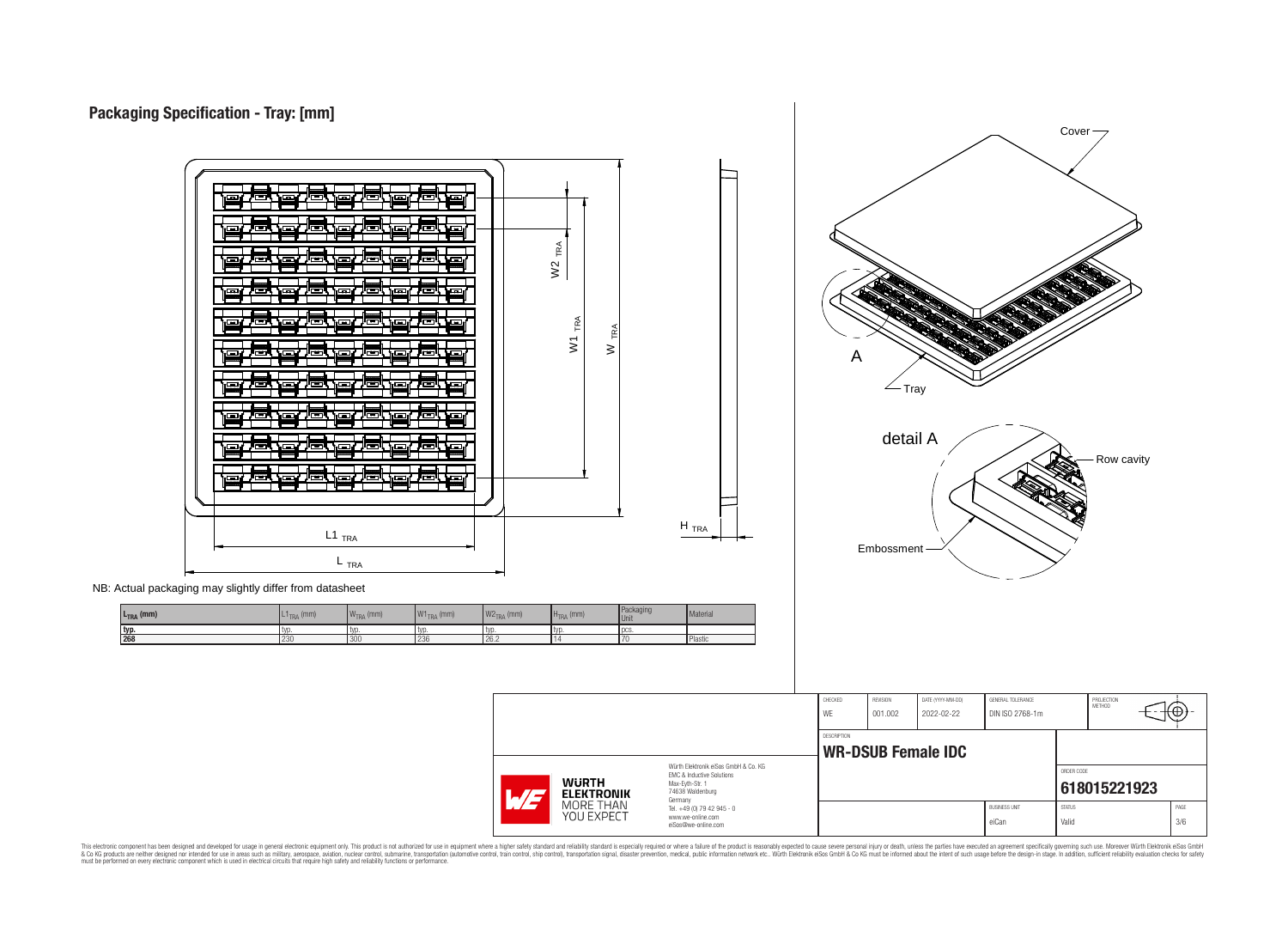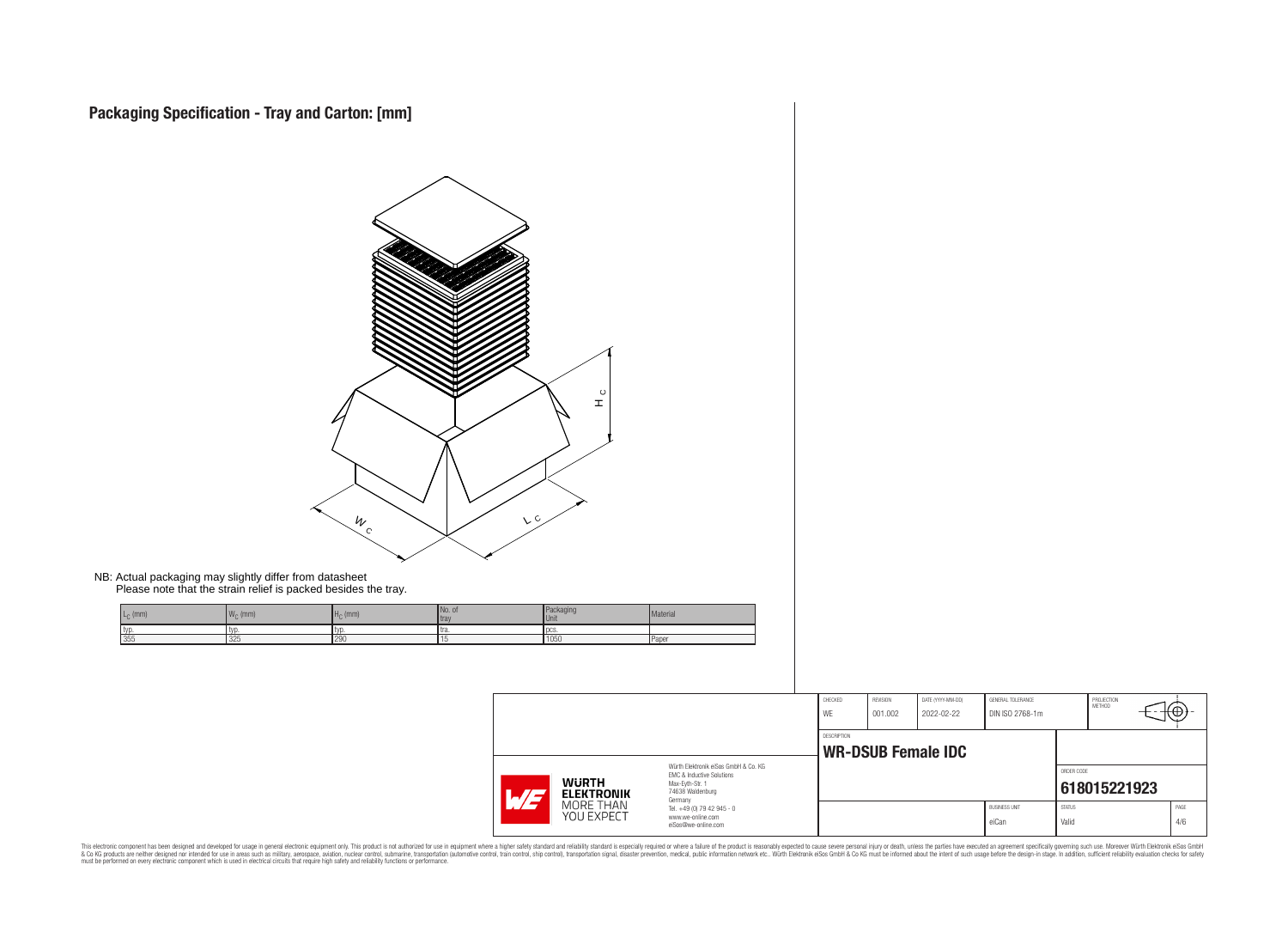# **Cautions and Warnings:**

## **The following conditions apply to all goods within the product series of the Connectors of Würth Elektronik eiSos GmbH & Co. KG:**

#### **General:**

- This mechanical component is designed and manufactured for use in general electronic equipment.
- Würth Elektronik must be asked for written approval (following the PPAP procedure) before incorporating the components into any equipment in fields such as military, aerospace, aviation, nuclear control, submarine, transportation (automotive control, train control, ship control), transportation signal, disaster prevention, medical, public information network, etc. where higher safety and reliability are especially required and/or if there is the possibility of direct damage or human injury.
- Mechanical components that will be used in safety-critical or high-reliability applications, should be pre-evaluated by the customer.
- The mechanical component is designed and manufactured to be used within the datasheet specified values. If the usage and operation conditions specified in the datasheet are not met, the component may be damaged or dissolved.
- Do not drop or impact the components, the component may be damaged.
- Prevent any damage or scratches on the component, especially on the actuator.
- Direct mechanical impact to the product shall be prevented (e.g overlapping of the PCB's).
- Würth Elektronik products are qualified according to international standards, which are listed in each product reliability report. Würth Elektronik does not warrant any customer qualified product characteristics beyond Würth Elektroniks' specifications, for its validity and sustainability over time.
- The responsibility for the applicability of the customer specific products and use in a particular customer design is always within the authority of the customer. All technical specifications for standard products do also apply to customer specific products.
- The mechanical component is designed to be used along with Würth Elektronik counterparts and tools. Würth Elektronik cannot ensure the reliability of these components while being used with other products.

### **Product Specific:**

#### **Soldering:**

- The solder profile must comply with the technical product specifications. All other profiles will void the warranty.
- All other soldering methods are at the customers' own risk.

#### **Cleaning and Washing:**

- Washing agents used during the production to clean the customer application might damage or change the characteristics of the component, body, pins and termination. Washing agents may have a negative effect on the long-term functionality of the product.
- Using a brush during the cleaning process may deform function relevant areas. Therefore, we do not recommend using a brush during the PCB cleaning process.

#### **Potting and Coating:**

• If the product is potted in the customer application, the potting material might shrink or expand during and after hardening. Shrinking could lead to an incomplete seal, allowing contaminants into the components. Expansion could damage the components. We recommend a manual inspection after potting or coating to avoid these effects.

#### **Storage Conditions:**

- A storage of Würth Elektronik products for longer than 12 months is not recommended. Within other effects, the terminals may suffer degradation, resulting in bad solderability. Therefore, all products shall be used within the period of 12 months based on the day of shipment.
- Do not expose the components to direct sunlight.
- The storage conditions in the original packaging are defined according to DIN EN 61760-2.
- The storage conditions stated in the original packaging apply to the storage time and not to the transportation time of the components.

#### **Packaging:**

• The packaging specifications apply only to purchase orders comprising whole packaging units. If the ordered quantity exceeds or is lower than the specified packaging unit, packaging in accordance with the packaging specifications cannot be ensured.

#### **Handling:**

- Do not repeatedly operate the component with excessive force. It may damage or deform the component resulting in malfunction.
- In the case a product requires particular handling precautions, in addition to the general recommendations mentioned here before, these will appear on the product datasheet
- The temperature rise of the component must be taken into consideration. The operating temperature is comprised of ambient temperature and temperature rise of the component.The operating temperature of the component shall not exceed the maximum temperature specified.

These cautions and warnings comply with the state of the scientific and technical knowledge and are believed to be accurate and reliable. However, no responsibility is assumed for inaccuracies or incompleteness.

|                          |                                   |                                                                                                          | CHECKED<br>WE      | <b>REVISION</b><br>001.002 | DATE (YYYY-MM-DD)<br>2022-02-22 | GENERAL TOLERANCE<br>DIN ISO 2768-1m |                        | PROJECTION<br>METHOD | ₩           |
|--------------------------|-----------------------------------|----------------------------------------------------------------------------------------------------------|--------------------|----------------------------|---------------------------------|--------------------------------------|------------------------|----------------------|-------------|
|                          |                                   |                                                                                                          | <b>DESCRIPTION</b> |                            | <b>WR-DSUB Female IDC</b>       |                                      |                        |                      |             |
| $\overline{\phantom{0}}$ | <b>WURTH</b><br><b>ELEKTRONIK</b> | Würth Elektronik eiSos GmbH & Co. KG<br>EMC & Inductive Solutions<br>Max-Eyth-Str. 1<br>74638 Waldenburg |                    |                            |                                 |                                      | ORDER CODE             | 618015221923         |             |
|                          | MORE THAN<br>YOU EXPECT           | Germany<br>Tel. +49 (0) 79 42 945 - 0<br>www.we-online.com<br>eiSos@we-online.com                        |                    |                            |                                 | <b>BUSINESS UNIT</b><br>eiCan        | <b>STATUS</b><br>Valid |                      | PAGE<br>5/6 |

This electronic component has been designed and developed for usage in general electronic equipment only. This product is not authorized for use in equipment where a higher safety standard and reliability standard si espec & Ook product a label and the membed of the seasuch as marked and as which such a membed and the such assume that income in the seasuch and the simulation and the such assume that include to the such a membed and the such